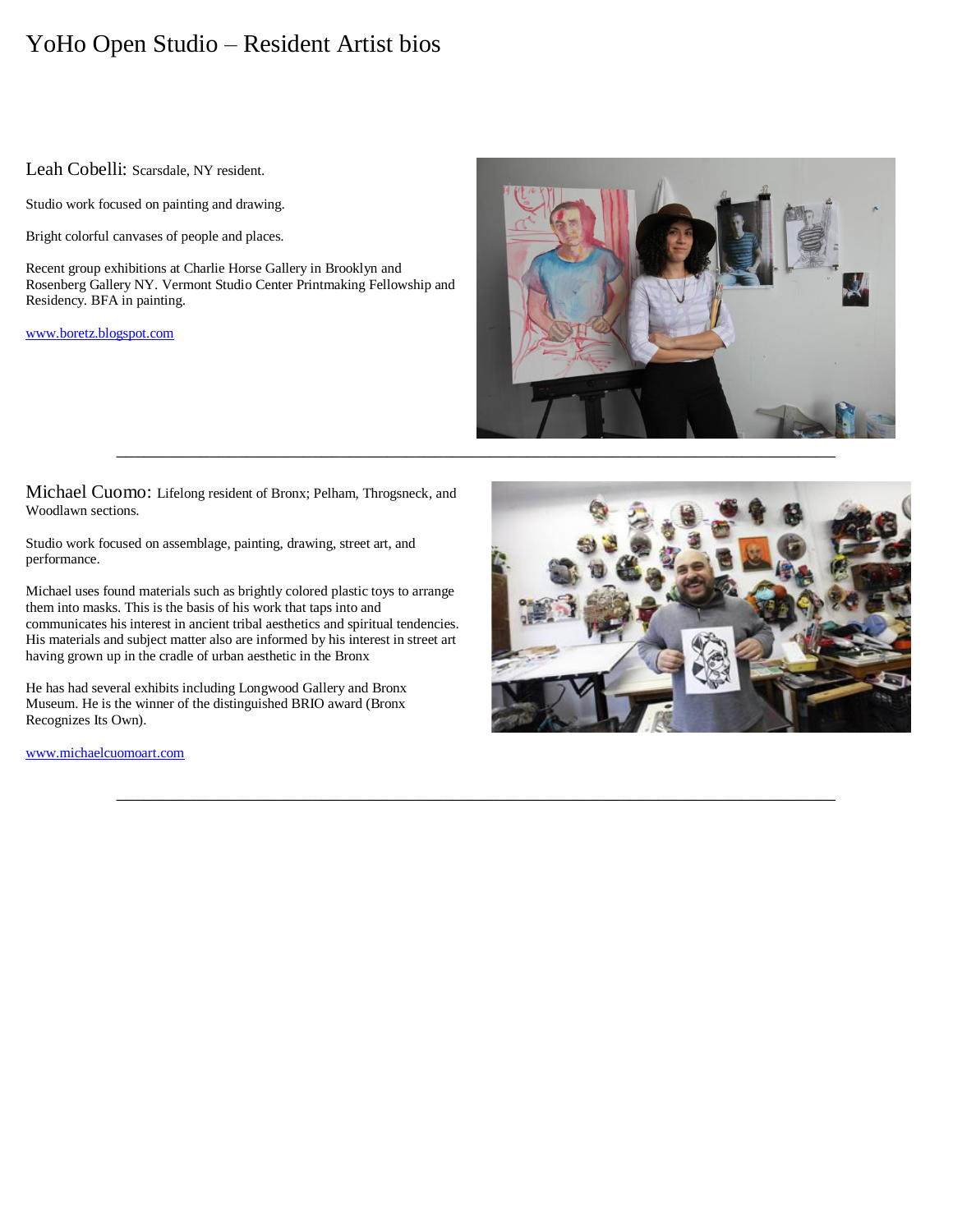Glenn Fischer: Riverdale section of the Bronx resident.

Studio work is focused on collage.

Artist Statement: I use materials like found paper, textbooks, vintage album covers and magazine clippings to construct my collages. I'm especially drawn to color, imagery and subject matter from the 1950's, 60's & 70's and use color, line and shape to achieve different patterns in my work. Fragmented images and parts of words and phrases very often offer clues to underlying narratives. Materials are selected mostly based on color and I always let the materials dictate in the end where a piece of work will go.

Awards: Most recent was The Artists Summer Institute (ASI) Governors Island, NY | A partnership of Lower Manhattan Cultural Council and Creative Capital back in 2011

News: Upcoming group show in California @ Fresh Paint Art Gallery, Culver City, CA from March 23 - April 20, 2013.

[www.glennfischer.com](http://www.glennfischer.com/)

Ginny Fox: Riverdale section of the Bronx resident.

Studio work is focused on painting.

Artist Statement: My paintings are richly reductive, merging color, surface and light. Through a repetitive process of adding and removing paint and linear markings, my intent is to achieve a unique evocation of both natural and fabricated surfaces as well as a visual discourse between micro and macrocosm. The use of two or more panels within each painting provides a sense of connectedness and constant change. Additionally, I have created these pieces with the intent of relating them to the architecture of the space they are in; they may be installed horizontally or vertically. In this way, they not only maintain their own intimate space, but become an integral part of the larger environment as well.

Be it a close up view of a precious stone, threads of a textile, or a distant view of the night sky or landscape, these works are intended to elicit a sense of wonder and mystery, with a deeper appreciation for the world around us, in all its temporal beauty..

Ginny Fox has exhibited in numerous venues throughout the U.S., including many solo shows at Soho20 Chelsea Gallery in New York, and a long roster of group shows including Pratt MWP Campus, Rockefeller State Park Preserve, Jeffrey Leder Gallery, N.Y., and the Berkshire Museum. Her work is included in many private collections across the country, and has been reviewed in The New York Times, Business Women's Calendar, and abartonline.

Fox is a native New Yorker and a graduate of New York University, with a B.S. in Studio Art.

\_\_\_\_\_\_\_\_\_\_\_\_\_\_\_\_\_\_\_\_\_\_\_\_\_\_\_\_\_\_\_\_\_\_\_\_\_\_\_\_\_\_\_\_\_\_\_\_\_\_\_\_\_\_\_\_\_\_\_\_\_\_\_\_\_\_\_\_\_\_\_\_\_\_\_\_\_

[www.ginnyfox.com](http://www.ginnyfox.com/)



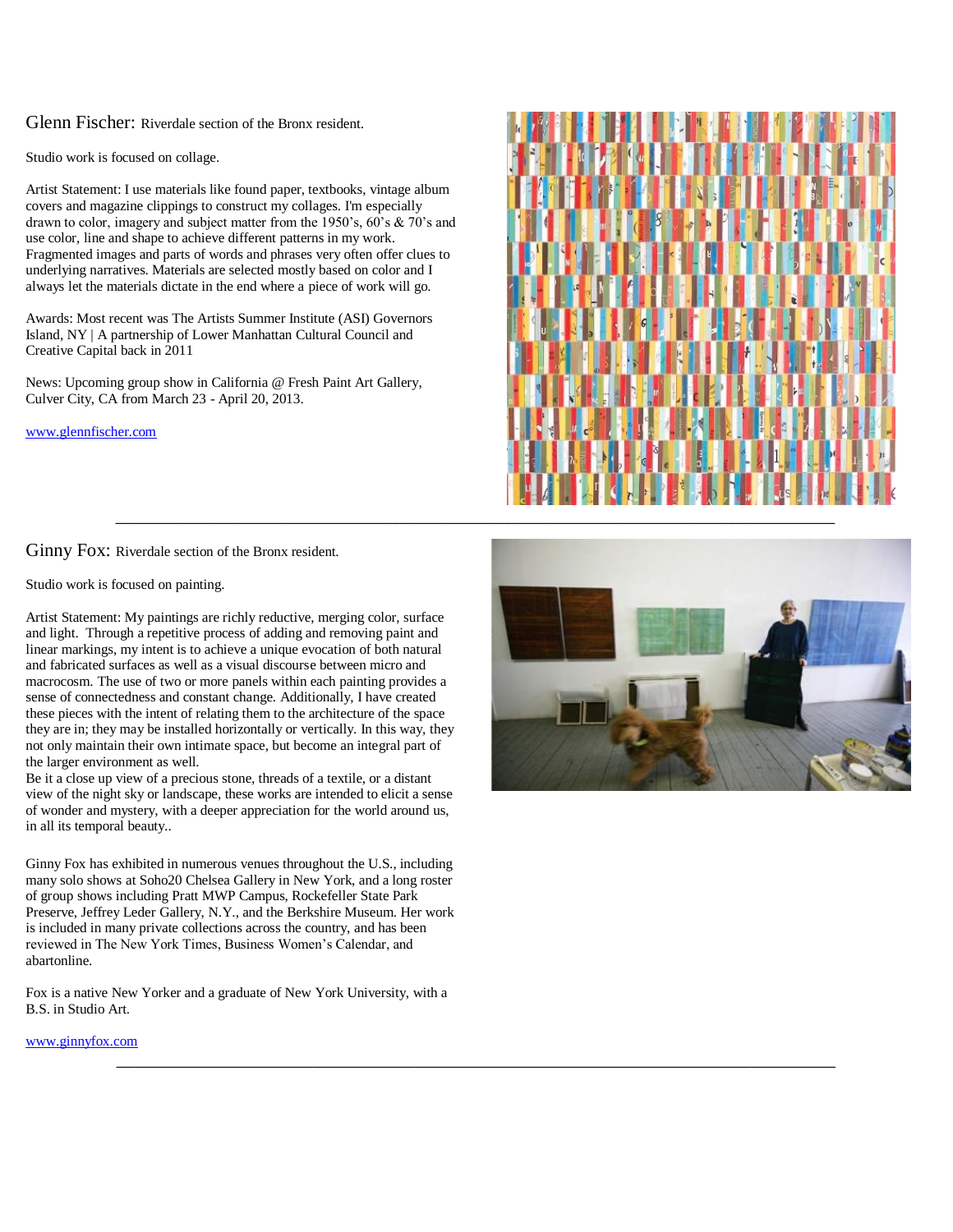# Ruth Gilbert: Hastings NY resident.

Studio work is focused on sculpture and painting.

Ruth's sculptures are inspired by primitive cultures and creative handwork of children. She wants her works to tell of the human condition and communicate of her own relationships.

Ruth is widely exhibited and accomplished as an artist, with experiences stretching back to early SoHo art scenes during some of the most important art movements in art history. She has and Bachelors and Masters degree and has taught for a period of her life.

[www.ruthmgilbert.com](http://www.ruthmgilbert.com/)

Alexa Grace: Riverdale section of the Bronx resident.

Studio work is focused on painting, drawing, sculpture, assemblage, jewelry, and ornament..

Her drawings have appeared in many publications such as, The Atlantic Monthly, Harpers, The New York Times, Vanity Fair, Time and Newsweek Magazines, Life Magazine, The Washington Post, The Detroit Free Press, The Village Voice, L. A. Times, Mademoiselle,Glamour, Dia Nappon Printing, etc.

She has published four books: Un Journey de Chien (Hachette, Paris), When Momma Retires (Knopf), The Baby Book (Running Press), Uncommon Wisdom (Ariel Books).

Alexa's porcelain work was first exhibited at the Graham Gallery alongside Edward Gorey in 1976 followed by other exhibitions there. as well as onewoman show at Shiseido's Ginza Art Space in Tokyo; a group show in Tokyo of American Women Illustrators; and The John Michael Kolar Center of Surrealist Art Exhibition.

She received a grant from Art Park, in Buffalo, NY, and has lectured or presented workshops at the Rhode Island School of Design, the University of Kansas, and The Walker Arts Center. Alexa Grace received her BFA from the School of Visual Arts in New York City.

\_\_\_\_\_\_\_\_\_\_\_\_\_\_\_\_\_\_\_\_\_\_\_\_\_\_\_\_\_\_\_\_\_\_\_\_\_\_\_\_\_\_\_\_\_\_\_\_\_\_\_\_\_\_\_\_\_\_\_\_\_\_\_\_\_\_\_\_\_\_\_\_\_\_\_\_\_

[www.alexagrace.com](http://www.alexagrace.com/)



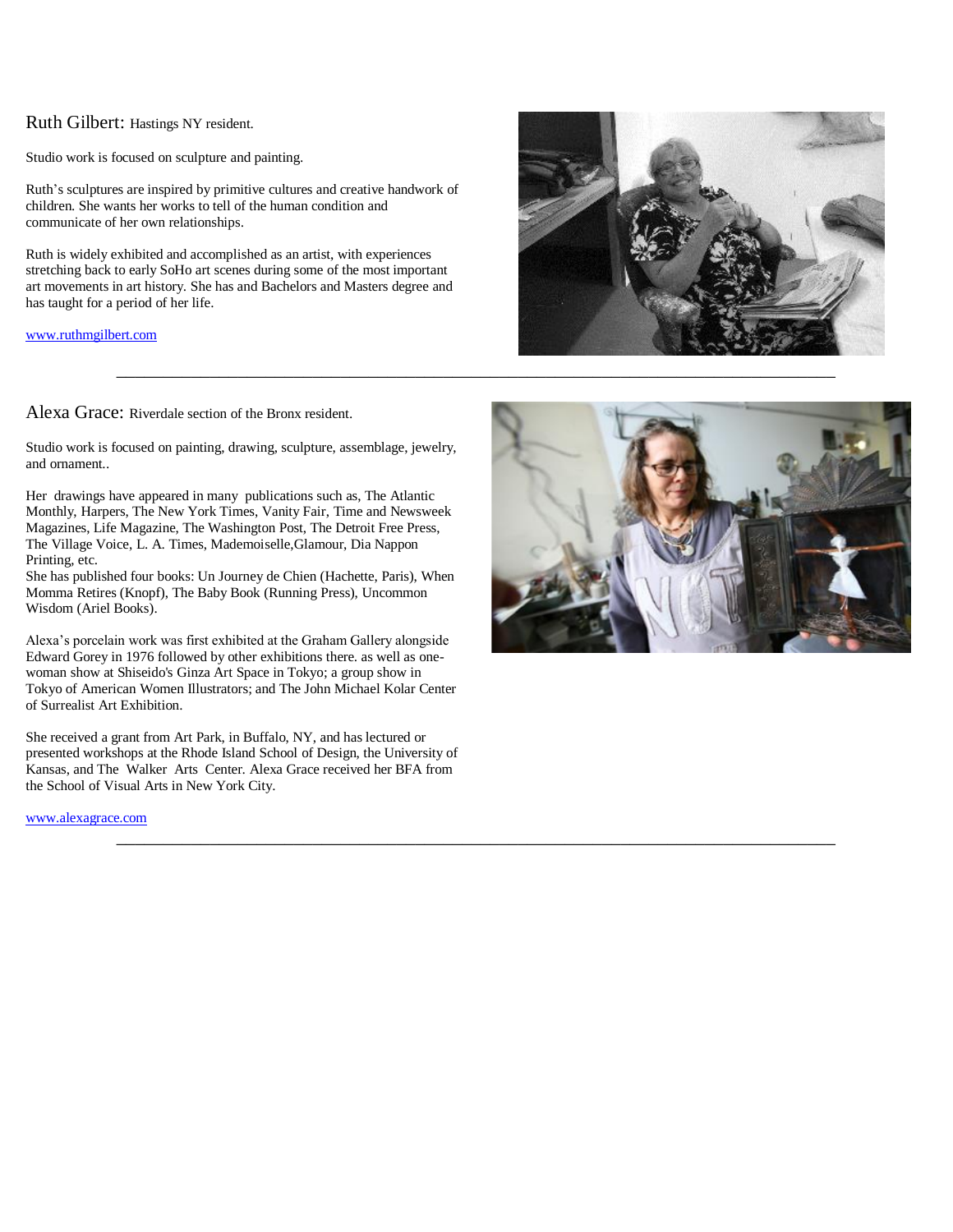George M. Gutiérrez: Riverdale section of the Bronx resident.

Studio focus is painting, assemblage, drawing.

The collage paintings combine oil, acrylic, oil stick, graphite, charcoal, newspapers, music sheets,and masking tape on canvas.

George is an art director, photo editor and photographer. Mr. Gutiérrez works for The New York Times and has won over a hundred awards for photography including the Pulitzer prize. His work has been published in The New York Times, The International Herald Tribune, New York Magazine, Vanity Fair, The San Francisco Chronicle, The New York Daily News, The New York Post, The Village Voice, and other periodicals and publications. Currently he is making photographs with his fellow artists and friends, including Raul Malo, The Mavericks, Rodney Crowell, Emmy Lou Harris, Linda Thompson, Richard Thompson, Teddy Thompson, Buddy Miller, Jim Lauderdale, and Seth Walker. All of which are touring the country this year, and have new records out, except for Linda Thompson, who is recording in New York right now.



Noel Hennelly: Murray Hill section of Manhattan resident.

Studio work is focused on painting and sculpture.

Artist Statement: I am interested in complexity, color and field. The paintings are on linen which becomes an active element in the work along with hard lines, gestural movements, and maze like structures.

BFA in Painting at Pratt University. Masters at Yale University.

[www.noelhennelly.com](http://www.noelhennelly.com/)

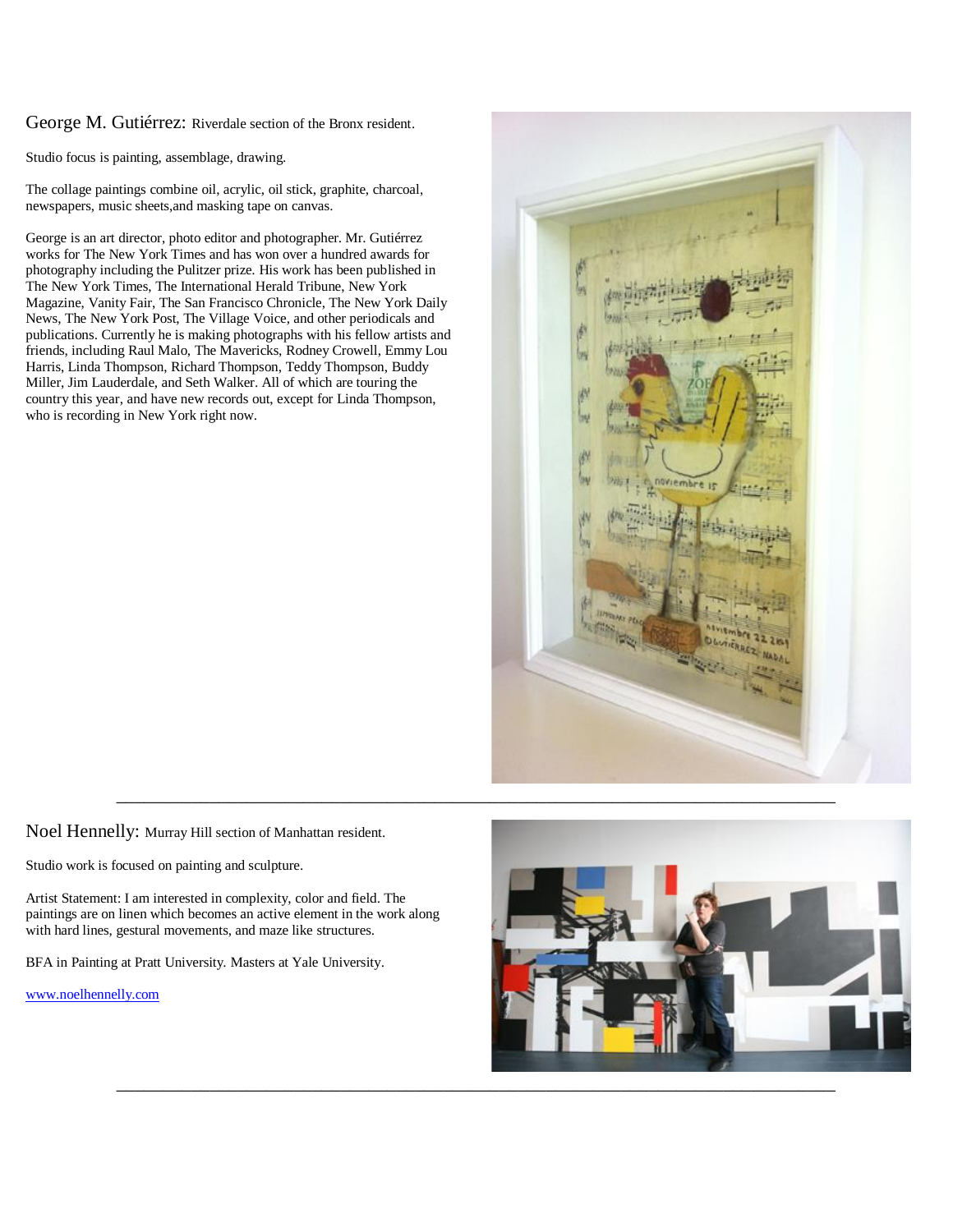# Catherine Latson: Tarrytown NY resident.

Studio work is focuses on sculpture, assemblage, and installation.

Catherine's work is based on materials from the natural world. She makes delicate objects that are sometimes practical and sometimes fantastic, such as the leaf and branch parasols or children's dresses made out of moss. Her studio is a delightful walk in the forest but making you consider nature's beauty as arrangement.

Catherine is widely traveled, having worked on set painting on many productions in her early career. She is widely exhibited. She has a BA degree in Studio Art.

[www.catherinelatson.com](http://www.catherinelatson.com/)

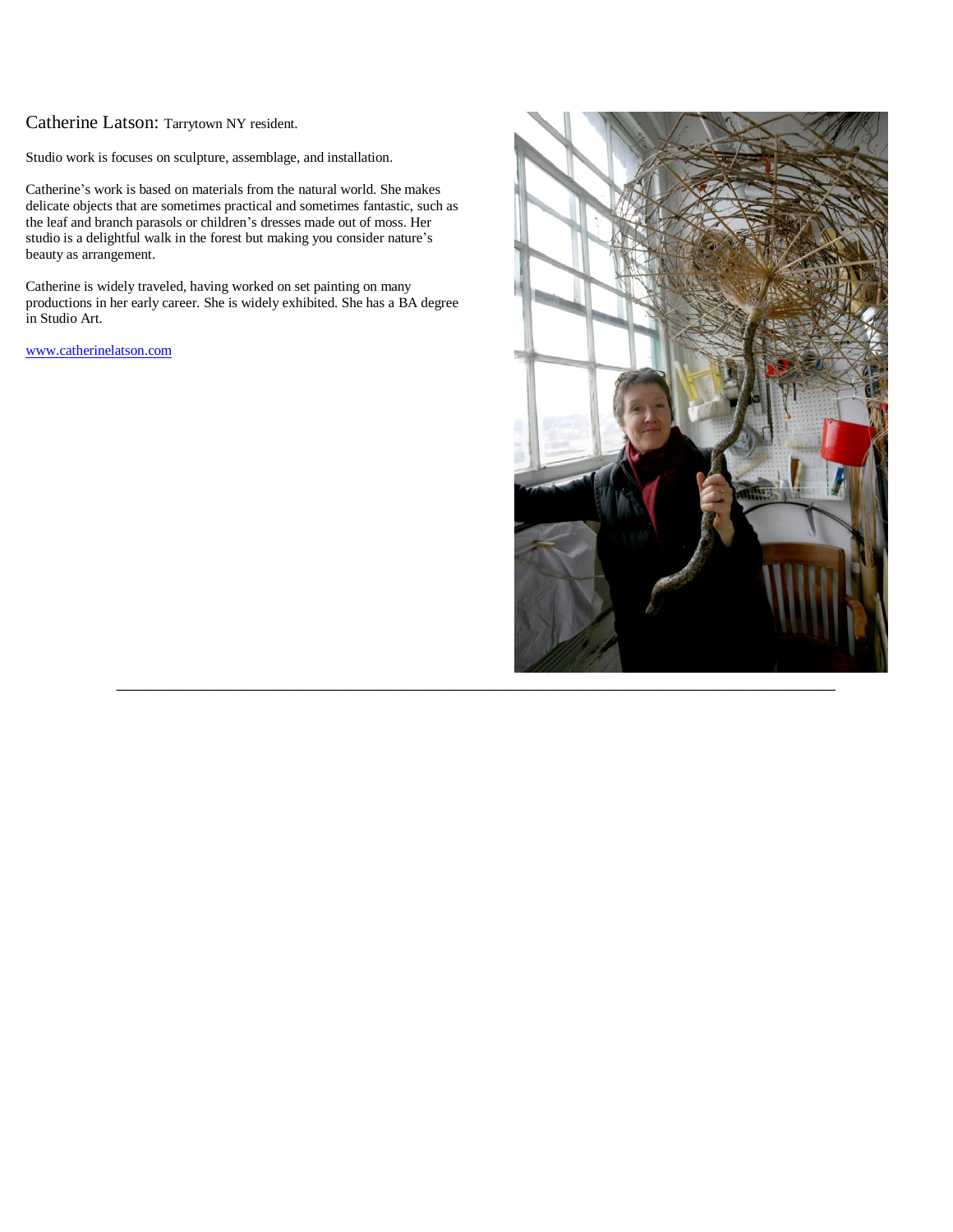Diane Mitchell / Marko Gosar: Upper West Side section of the Manhattan resident.

Studio work is focused on collaborative fine art photography and photobased art projects.

Statement: Our collaborative art projects address the relationship between inner and outer spaces, between artificial and natural environments, between documented reality and artistic vision. Landscape is a dominant theme as it is itself a medium of exchange between humans and nature. Together we strive to create the energy, harmony and balance of a moment rather than to recreate the experience of the actual event. Through our transformation of the image, the complexity of our experience is conveyed.

Diane is attracted to the raw unmediated quality of the experience captured in the image; Marko is driven by a desire to create symmetry, to impose a higher order of balance and beauty on the natural world. The tension between these two impulses creates mystery within our images. Paradoxically Marko is more likely to photograph his raw experience and be very in the moment; Diane is more likely to "design" the moment and to capture her idea of "order.")

Ultimately our art projects create a synesthetic art experience, reconnecting us to our broader sensorial environment. We wish you to revisit these artworks, much like you listen to your favorite music.

Diane Mitchell is an interdisciplinary media artist, whose art is exhibited and collected in the United States, Europe, and Asia. She is the recipient of grants from National Endowment for the Arts, New York State Council of the Arts, New York Council of the Humanities, and private foundations, as well as industry awards in multimedia design. She holds a M.F.A. in Graphic Design from Michigan State University and is Associate Professor in the School of Media Studies at The New School in New York City.

Marko Gosar is a New York City based visual artist and a recipient of Fulbright and Ford foundation grants at Pratt Institute NYC. His fine art photographs and prints have been exhibited in Europe and USA. His photographs are in the permanent collections of Slovenian museums and in private collections. He is the recipient of international and national awards for photography. He holds a M.F.A. in Printmaking and a B.F.A. in Painting from Academy of Fine Arts, Ljubljana, Slovenia.

\_\_\_\_\_\_\_\_\_\_\_\_\_\_\_\_\_\_\_\_\_\_\_\_\_\_\_\_\_\_\_\_\_\_\_\_\_\_\_\_\_\_\_\_\_\_\_\_\_\_\_\_\_\_\_\_\_\_\_\_\_\_\_\_\_\_\_\_\_\_\_\_\_\_\_\_\_

[www.mitchellgosar.com](http://www.mitchellgosar.com/)

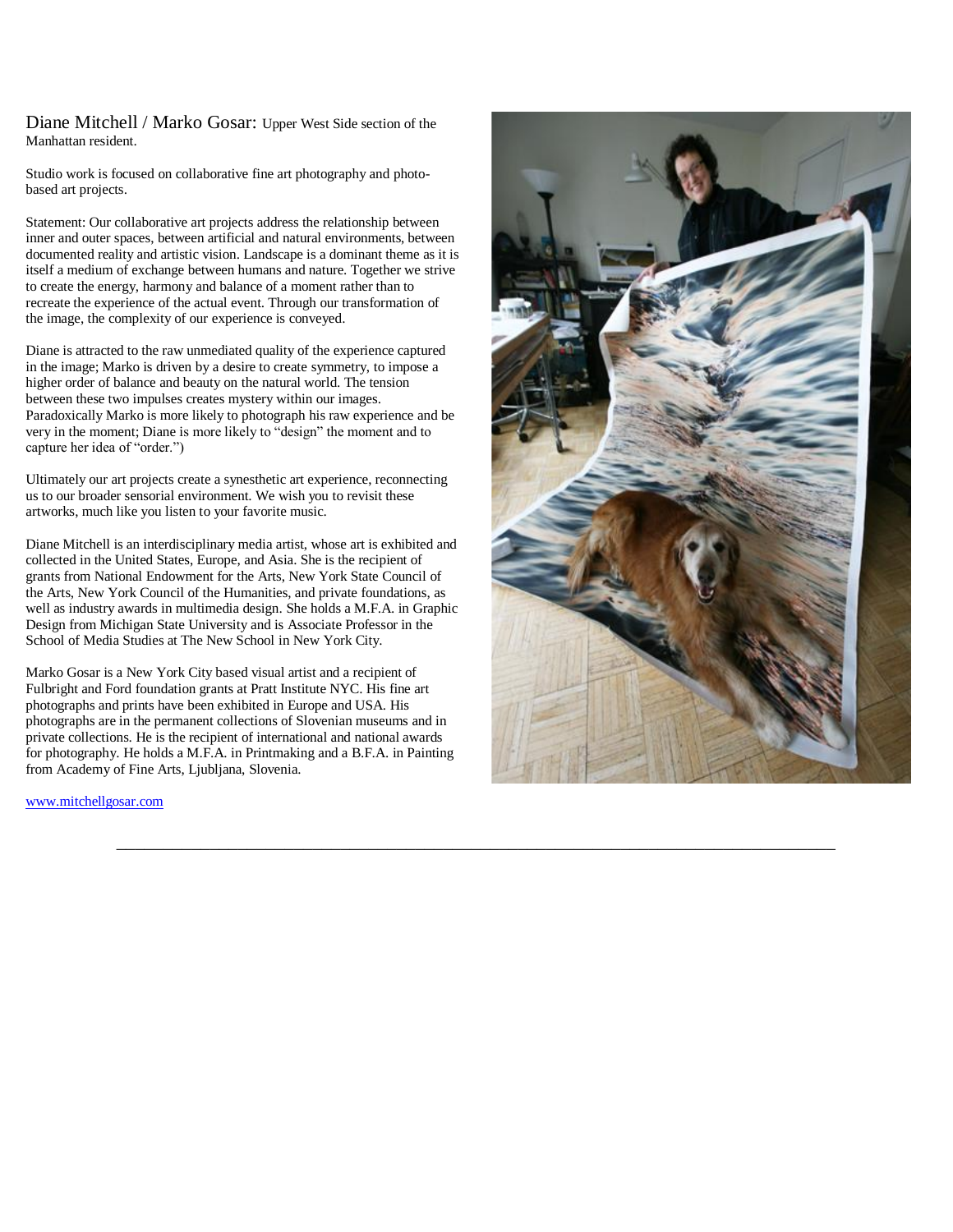Steven Nunez: Crotona Park section of the Bronx resident.

Studio work is focused on fine airbrush work for fine art and automotive.

Steve Nunez is a custom painter specializing in the painting of objects to meet any specific ideas a client would like to see conceptualized on the material using the airbrush technique. Steve's usual customers are automotive and motorcycle enthusiasts who wish to have their vehicles personalized with whatever artwork they've dreamed painted.

Steve also works with several NYC galleries when special projects are wanted, usually to depict photo-realism and fantasy artwork. Steve has had his projects shown and sold worldwide from Sweden to Australia. In 2010 Steve painted 26 car hoods for the prestigious Casey Kaplan Gallery depicting photo-realistic scenes of gas stations and various other "Americana" type images that became sold out before the project was completed due to "preview" images that were released of the project!

Steve Nunez is also known for his pinup artwork and has recently written several chapters in the book "How To Paint Pinups" by Wolfgang Publishing. Steve is also a factory sponsored painter of the Alsa Corporation, a premier California maker of professional automotive paint and occasionally conducts seminars throughout the USA.



Steve's work can be seen on his website, www.stevenunez.com and has over 2 million video views of his artwork projects on YouTube and his own site. Steve currently has over 2,800 followers on Facebook/Twitter who follow his work projects and contact him for airbrush projects and advise.

#### [www.stevenunez.com](http://www.stevenunez.com/)

# Tricia C. Riebesehl: Woodlawn section of the Bronx resident Bronx.

Studio work is focused on assemblage of found objects and painting.

Statement: Inspired by game playing, puppets, child toys, and the female form it is my interest to convey a tension and psychology between the adult's memories of childhood, which is interpreted through mature content. As a painter I develop characters imposed on the female form which are then placed in surreal settings to contrast and conflict the idea of play versus pain. My recent series of work deals directly with the juxtaposition of nostalgic games (game boards, pawns and die, spinners etc) accompanied by children's toys to make this distinction of anxiety more direct and literal. The artistic process is intuitive and begins with a specific game or toy in mind. My studio has become a toy chest whereas I become the director: the Adult/Child combined. I piece elements together as I "play" to create a statement.

Exhibitions: One person and group shows throughout NY state (NYC, Rockland, Westchester, Nassau County) Current exhibit at Beal Bocht Cafe (Riverdale) and Mooney Gallery: College of New Rochelle. Permanent Collection at Maxwell Fine Arts Poughkeepsie and College of New Rochelle Bronx Council of the Arts Recipient for Riverdale Senior Center Vermont Studio Center Residency

Awards: 2007, 2008 Connor Award Recipient- City College of New York

BFA Honors- Major: Studio Art, Minor: Art History College of New Rochelle; Masters of Fine Art City College of NY.

[www.triciariebesehl.blogspot.com](http://www.triciariebesehl.blogspot.com/)

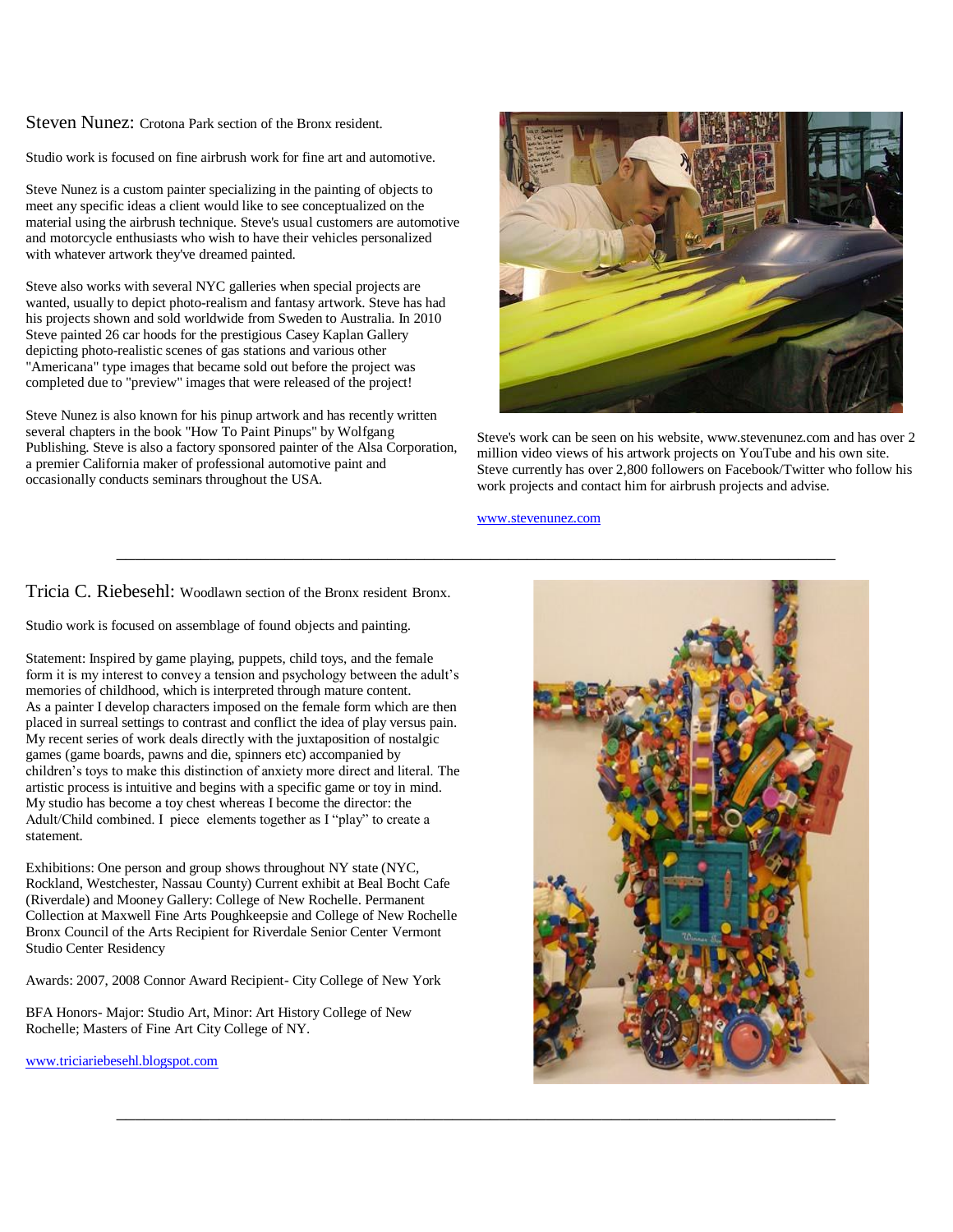### Adam Shultz: Irvington, NY resident.

Studio work focused on painting, sculpture, installation, tinkering.

Adam's work ranges in dramatically different series that are linked together by his love of color and thought processes. He has a long running series of poured stripes on panels, internet message board series focused on taking elements of the online counter-culture world and representing them in traditional art form contexts, and more recently sculptures of burnt wood and drift wood hanging from the rafters as if taking the form of hanging meat, fish bait, or jewelry adornment.

Adam has a BFA in painting and has made NY his home for the past 20 years.



Lee Romero: Riverdale section of the Bronx resident.

Studio work focused on painting with acrylics and pastels, collage, assemblage, and sculpture.

Studied at the Academy of Art in San Francisco, 1960-61. EBA Ecole d'Arte, Elaine Badgley/Arnoux,: San Francisco and workshop in Biot, France. 1980-84. Art Students League, portraiture and life drawing , 1970.

Exhibits: Frankfurt, W. Germany, San Francisco, Los Angeles, Providence, (R.I.),Chicago, New York City.



Laurie Vigoda: Riverdale section of the Bronx resident.

Studio work focused on painting, drawing, and sculpture.

She approaches her work with not so much a means to a finish, but sees the blank canvas as an opportunity to act out a play with conflict and resolution.

Laurie has been in solo and group shows in New York City, New Jersey, and Westchester.

Laurie has a BFA Boston University School of Fine Arts. MSS Tulane University. She is a life member of The Art Students League since a teen.

Laurie Vigoda comes from a talented family that amongst many, includes her father Bill Vigoda who worked on much of Archie comics and other strips from that era, and her actor Uncle Abe Vigoda.

[www.laurievigoda.com](http://www.laurievigoda.com/)

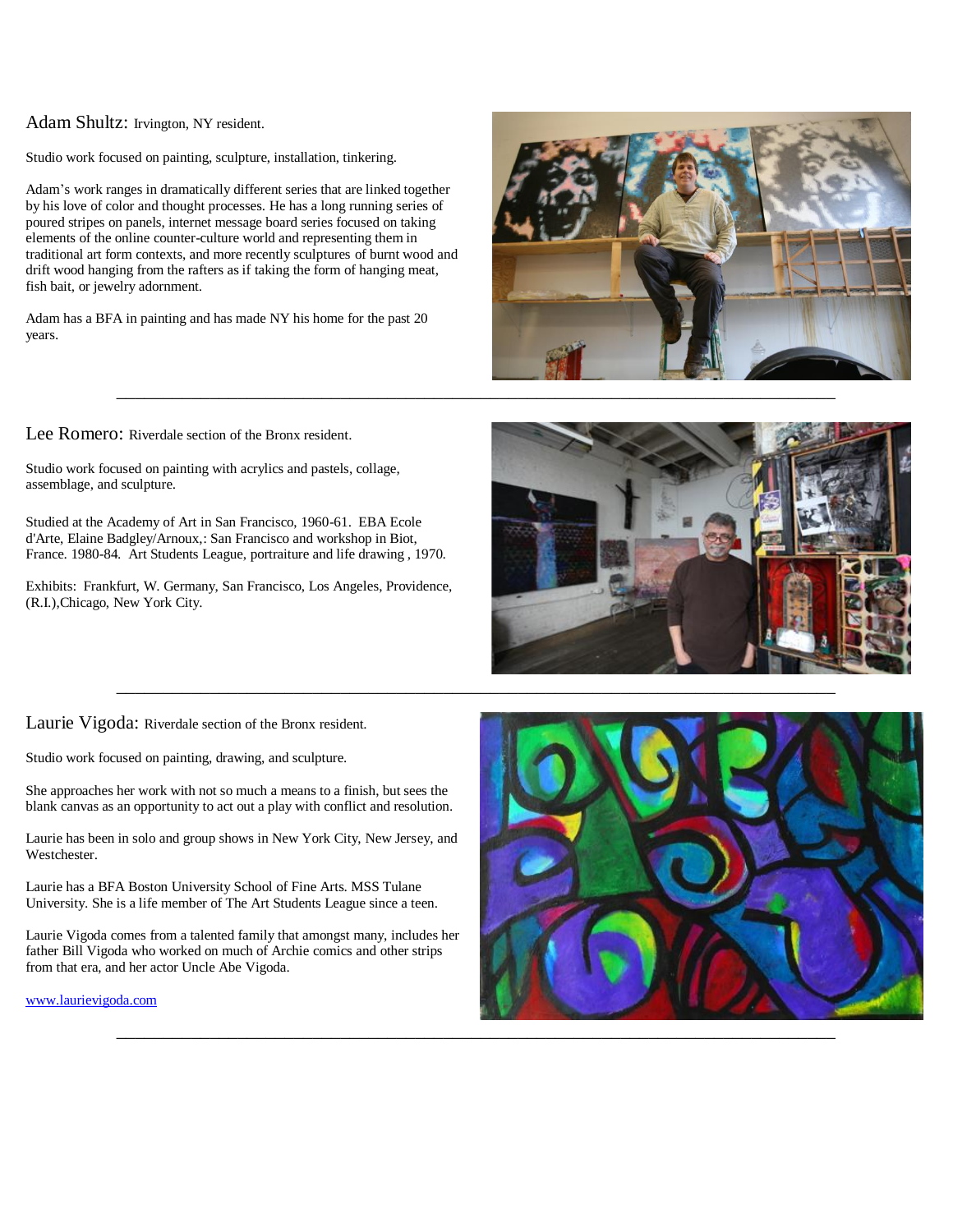Courtney White: Irvington, NY resident.

Studio work is focused on photography, drawings, assemblages, and installations.

Courtney's work is situated around environment issues, often employing materials found in the natural world to produce her works. Many of her conceptual installations involve participatory involvement from the visitor.

Courtney has a BFA in photography, a Masters in Education, and is a candidate for her doctoral degree in Environmental Studies.



Madeline Wilson: City Island section of the Bronx resident.

Studio work is focused on fine arts photography.

She works primarily in color, and, most recently with digital photography. Her images are heavily saturated, super realistic scenes descriptive of a culture of America which borders on the nostalgic. Wilson grew up as a military brat in the 1960s and 70s, moving from house to house, state to state, until, by the age of fourteen she had attended 15 schools. She formed a fascination with the vast and changing cultural landscape, often viewed from the backseat of a car on the way across the United States. At the same time, she was always looking for ways to connect with the land and the people. Today, Wilson makes these connections through her photography. The camera allows her to edit the environment, choosing fragments of a culture which is quickly losing its foothold on the landscape as it becomes engulfed by Wal-Mart, strip malls and cookie-cutter housing developments. These fragments are a connection to a past – both the artist's, as she remembers those highways of her childhood, and those of our country in a simpler, predigital era.

Wilson teaches photography and directs the Visual Arts program at The Masters School in Dobbs Ferry, New York. [www.madelinewilson.com](http://www.madelinewilson.com/)



\_\_\_\_\_\_\_\_\_\_\_\_\_\_\_\_\_\_\_\_\_\_\_\_\_\_\_\_\_\_\_\_\_\_\_\_\_\_\_\_\_\_\_\_\_\_\_\_\_\_\_\_\_\_\_\_\_\_\_\_\_\_\_\_\_\_\_\_\_\_\_\_\_\_\_\_\_